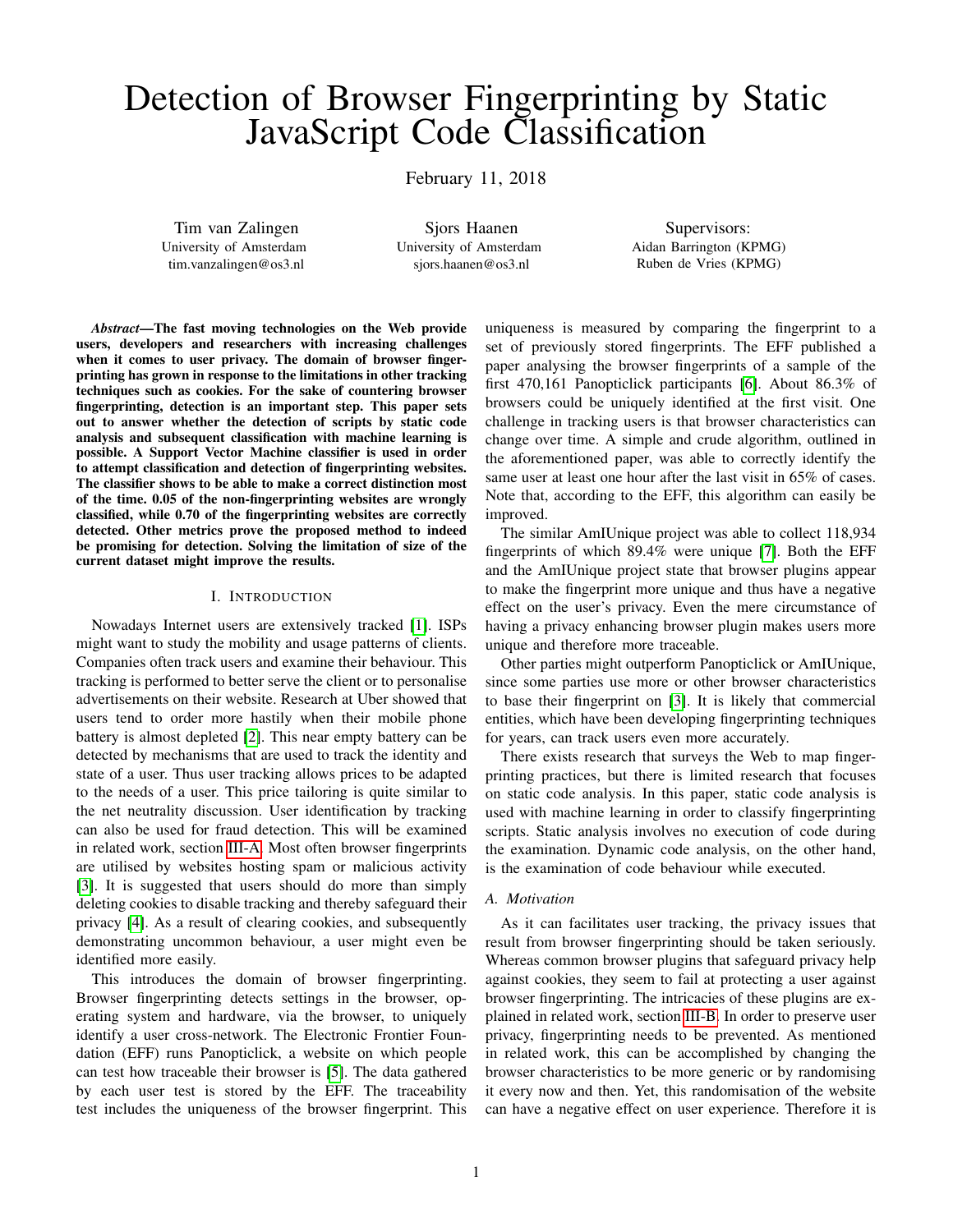important to prevent fingerprinting without affecting the rest of the website. Before prevention, detection of the scripts that perform the fingerprinting is critical. If performed correctly, only the scripts responsible for fingerprinting can be targeted. The use of machine learning might improve on earlier methods that arbitrarily assign a score when features are detected and classify on an arbitrary threshold [\[8\]](#page-8-5). When performing this detection before execution, it is known whether a script plans on fingerprinting a user in advance instead of in hindsight.

## *B. Problem Definition*

The aim of this study is to detect the practice of browser fingerprinting before execution with classification by machine learning. The study sets out to answer the following question:

# *Can the action of browser fingerprinting be detected before execution by analysing JavaScript code with machine learning?*

The studies discussed in related work, section [III-C,](#page-2-2) show that JavaScript (JS) is used to extract most of the information used for fingerprinting and that such code stands out. Therefore, browser fingerprinting is expected to show in JS code. Approaches using static code analysis and simply looking for occurrences of calls, were also able to achieve some success. To prove this, a method of detecting browser fingerprinting in JS code is designed and tested. As the question implies, a distinction between code that fingerprints and code that does not is expected. What makes JS code for browser fingerprinting distinguishable from code that serves other functionality? When such distinctions are used to detect fingerprinting code, how accurate can this detection be? Depending on how accurate and time consuming the detection method is, it might be applicable or not. Would it be possible to use this method as part of a prevention tool?

#### II. BACKGROUND

## <span id="page-1-2"></span>*A. Fingerprinting*

Fingerprints are obtained through the browser. During a connection, the browser already provides the server with some basic device specific information in the HTTP header. This, along with other information that the browser already discloses in the communication with the server, can be used in passive fingerprinting. A client can never know of passive fingerprinting, as all execution is server side. Active fingerprinting, on the other hand, is obtaining the device specific information through script execution on the client side. JS can serve as an interface to device specific information. In this paper, websites which attempt to fingerprint browsers are called *fingerprinters*.

Whereas cookies are stateful, browser fingerprints are stateless. A user can simply read and delete cookies, but this cannot be applied to browser fingerprints. Most browsers allow for the deletion of cookies and have an option to block cookies from third parties only, as such preserving the workings of the website [\[9\]](#page-8-6)–[\[11\]](#page-8-7). Cookies can be extensively examined on the client side, allowing for the scope of third party cookies to be mapped [\[12\]](#page-8-8). Browser fingerprints work, on the other hand, in the shadows. A user can not simply delete fingerprints or disable third party fingerprinting. Some plugins, as discussed in related work, section [III,](#page-2-3) attempt to block certain scripts, but are either unreliable or disturb the workings of the website. Because the client machine is unaware of fingerprinting being executed, the extent of the practice can not easily be mapped.

#### <span id="page-1-1"></span>*B. Support Vector Machines*

In this paper, Support Vector Machines (SVMs) are frequently referred to. This section will provide some theoretical background into SVMs and techniques used to validate such a machine learning classifier.

SVMs are a collection of supervised learning methods [\[13\]](#page-8-9), [\[14\]](#page-8-10). For this research, SVMs are utilised for classification purposes. SVMs attempt to separate data with a maximised margin. Such a boundary does not necessarily have to be linear. This can be achieved with a 'kernel trick', which allows the data to be classified in higher dimensions [\[15\]](#page-8-11).

SVMs provide several relevant advantages. Later sections will explain how these advantages are utilised. Firstly, it works well with high dimensional spaces. As mentioned later on, tens of JS calls are used to form the input vectors, as such creating a high dimensional space. Secondly, the SVM classifier can still perform well with more dimensions than samples. Lastly, while other classification algorithms might become biased towards the largest set, SVM classification does not degrade with datasets of different sizes [\[16\]](#page-8-12).

There exist several parameters that can be tweaked. A few of these are worth mentioning, as they are set in the experiments performed in this study. Firstly, the parameter  $C$  allows for the measure of classification errors to be weighted. C should depend on the noise of the data. A high  $C$  attempts to classify everything correctly, whereas a low  $C$  has a smoother decision surface. In conclusion, if there is noise in the data and a high value of  $C$  attempts to weigh this noise heavily, the classification might be too specific. Since not all features might be linearly separable, a 'kernel trick' is used. This second parameter, the use of a non-linear kernel, such as the Radial Basis Function (RBF) kernel, allows for a feature to be drawn to a higher dimension. Lastly, if such a non-linear kernel is used, the influence of a feature is determined by the value of γ. The larger this γ, the higher an narrower the peak in the new dimension. Therefore, a high  $\gamma$  requires new samples to be closer in order to be affected. Choosing a too large  $\gamma$  may result in overfitting, because each sample is fitted perfectly locally, but other close by samples will not be classified as similar. Section method, [IV-D2,](#page-5-0) explains how these parameters are chosen.

<span id="page-1-0"></span>*1) Validating a classifier:* The classifier is validated by using part of the dataset as test set. The exact details of this validation will be explained in section [IV-D2](#page-5-0) method. The performance of the classifier is determined by examining a Receiver Operating Characteristic (ROC) curve and calculating an  $F_1$  score.

The ROC curve is obtained by plotting the true positive rate (TPR) against the false positive rate (FPR). The true positive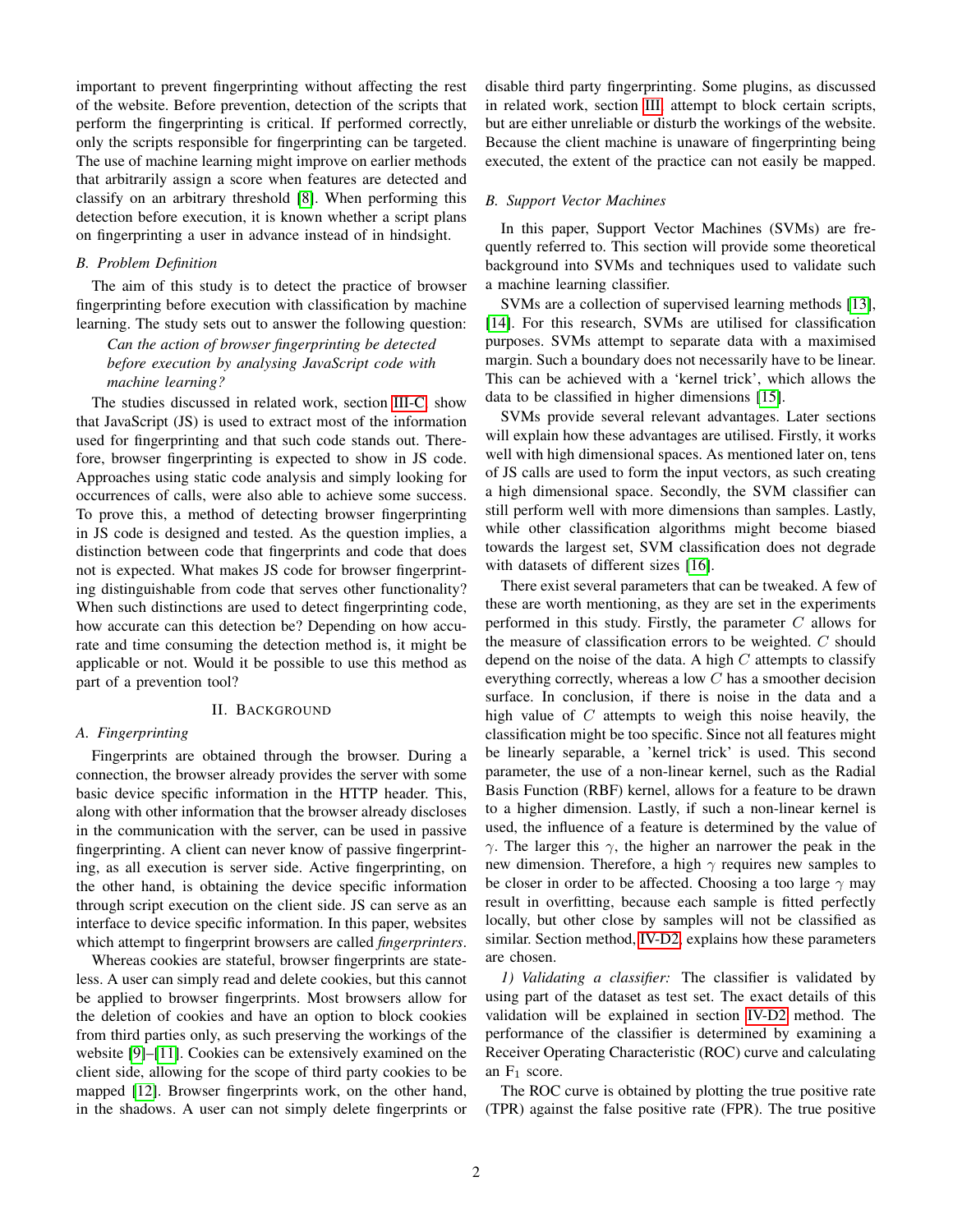<span id="page-2-4"></span>rate, or recall, shows how sensitive the classifier is.

$$
TPR = Recall = \frac{Number of true positives}{Number of positives}
$$
 (1)

The false positive rate shows how likely the classifier is to falsely identify a sample as positive.

$$
FPR = \frac{\text{Number of false positives}}{\text{Number of negatives}} \tag{2}
$$

A better result has a higher true positive rate than a false positive rate. Therefore the area under the ROC curve says something about the performance of the classifier. This Area Under the Curve (AUC) is calculated and used as a metric.

The earlier mentioned  $F_1$  score is used to measure the accuracy of the classification. The precision and recall, in formula [1,](#page-2-4) are considered. The precision shows what fraction of positively identified values are actually true.

$$
Precision = \frac{Number of true positives}{Number of selected positives}
$$
 (3)

The  $F_1$  score is a weighted average between the precision and recall.

$$
F_1 = 2 * \frac{\text{Precision} * \text{Recall}}{\text{Precision} + \text{Recall}} \tag{4}
$$

Thus a higher  $F_1$  score shows that the classifier can form a more correct set of selected positives.

#### III. RELATED WORK

### <span id="page-2-3"></span><span id="page-2-0"></span>*A. Other Uses of Browser Fingerprinting*

There exist dual authentication mechanisms for browser fingerprinting [\[8\]](#page-8-5), [\[17\]](#page-8-13). After a user has logged in on a service, a browser fingerprint will be continuously collected during the user's session. A sudden change in the fingerprint might imply that the session has been hijacked. If a fingerprint changes on a longer term, a user might be logging in from an unknown device and additional authentication might be required.

## <span id="page-2-1"></span>*B. Thwarting Browser Fingerprinting*

There are several techniques and/or tools that attempt to impede fingerprinting in some way. This section lists those prevention techniques.

*1) Disable functionality:* NoScript and the Tor Browser can disable scripts like JS and plugins by default until the user accepts the execution of them [\[18\]](#page-8-14), [\[19\]](#page-8-15). While this is an effective way of defence, they leave the unpleasant task of deciding whether the code is actually desirable for the user. Also, the majority of users may lack the required knowledge in order to make the right decision.

*2) N:1 - Many Browsers, One Configuration:* In this technique, as many browsers  $N$  as possible share the same configuration in order to prevent fingerprinters to uniquely identify a single user, since N browsers share the same fingerprint. This technique is used by the Tor Browser and the Disguised Chromium Browser (DCB) [\[20\]](#page-8-16). Both implementations try to be as generic as possible in order to stay in the biggest anonymity group.

*3) 1:N – One Browser, Many Configurations:* By constantly changing the fingerprintable data shared with fingerprinters, this technique aims to break the linkability of different website visits by a single user. Implementations do this either by using a pool of real world configuration options [\[8\]](#page-8-5), [\[20\]](#page-8-16), or by complete randomisation of this data [\[21\]](#page-8-17)–[\[23\]](#page-8-18). This happens after every HTTP request or session. A major downside of complete randomisation is that it could break legitimate functionality due to faulty values. Also, because browser technology is ever evolving, the list of settings that are known to be fingerprintable keeps growing. This requires frequent updating of randomisation implementations.

*4) Blacklisting:* A recently introduced feature in Firefox, Tracking Protection [\[24\]](#page-8-19), promises to protect the user from third-party tracking. It guarantees to not only protect against third-party tracking via cookies, but also in utilising local storage, fingerprinting and etags, where etags are a caching mechanism in HTTP. This protection is achieved by blocking requests to third-parties that are in a known list. Nonetheless, this does not prevent tracking performed by the website itself. Also, as they admit, the list requires frequent updating and therefore might not block everything. However, this list of what has to be blocked, could be based on something else but a list compiled by other humans [\[25\]](#page-8-20). The working of the website, and thus the user experience, could also be affected by blocking false positives.

### <span id="page-2-2"></span>*C. Detection of Browser Fingerprinting*

One of the challenges in the field of browser fingerprinting is how to distinguish scripts that attempt to fingerprint from scripts that do not. There are legitimate reasons for scripts to show fingerprinting behaviour. For example, because font probing is known to be used to fingerprint browsers, a news website which probes and uses many fonts for a legitimate purpose might unintentionally get labelled as a fingerprinter. This section discusses other studies that tried to detect fingerprinting scripts and their limitations in solving this challenge.

One of the studies discussed is FPDetective, a fingerprinting detection framework which visits websites as a crawler and collects data about events that might be related to fingerprinting [\[26\]](#page-8-21). FPDetective classifies a JS file as a fingerprinter when it loads more than 30 system fonts, enumerates plugins or mimeTypes, detects screen and navigator properties, and sends the collected data back to a remote server. The problem with this classification is that fingerprinting scripts that happen to have all but one of these characteristics would bypass detection, resulting in false negatives. Also, FPDetective focuses on events that use JS-based font detection and Flashbased fingerprinting which covers only a small subset of the features that can be fingerprinted.

Another approach is implemented in FPGuard, which aims to detect JS objects fingerprinting, JS-based font detection, HTML5 Canvas fingerprinting, and flash-based fingerprinting at runtime [\[21\]](#page-8-17). Its detection mechanism counts the occurrences of suspicious calls in JS code. If the counting reaches specific threshold values, FPGuard will flag the JS code as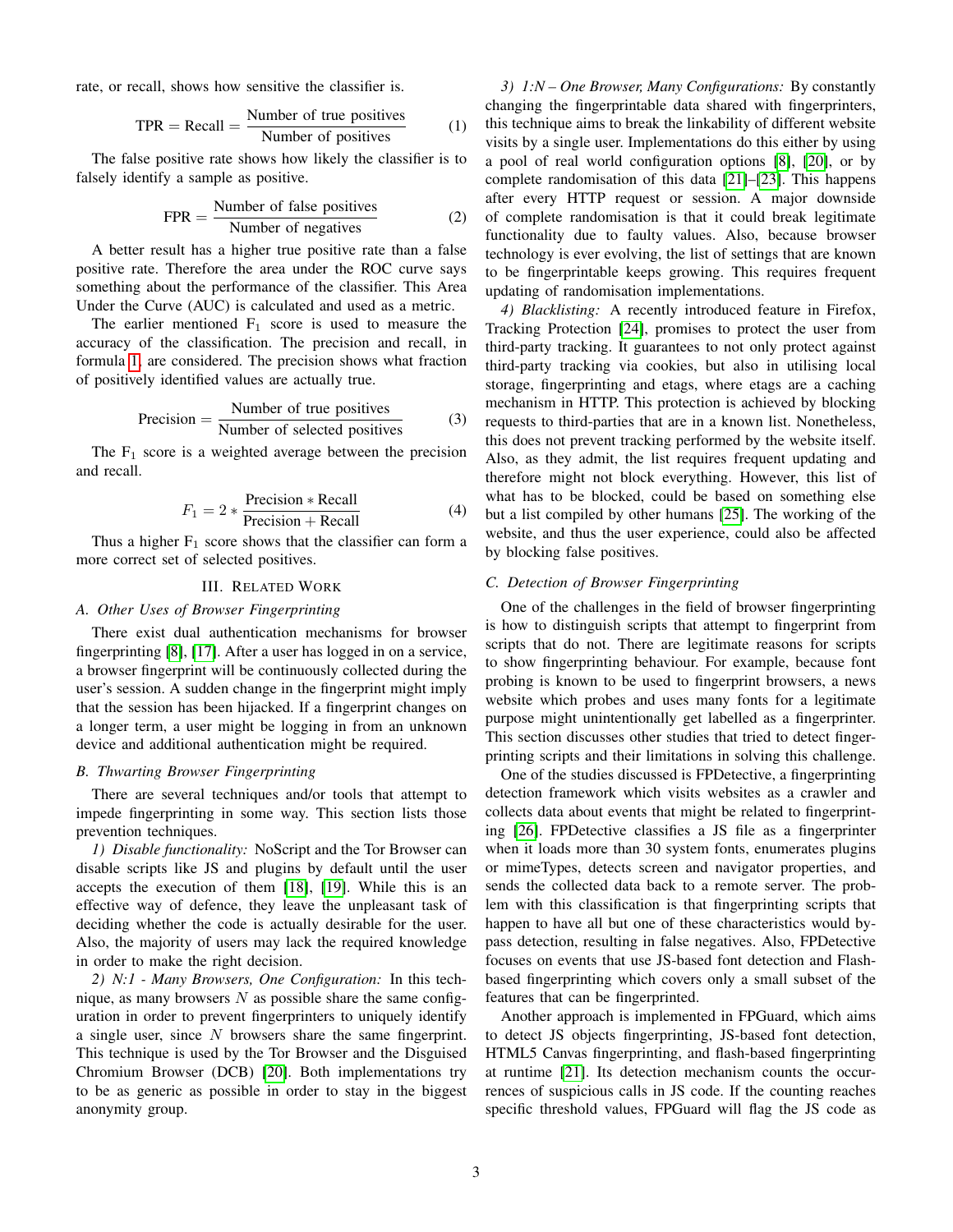fingerprinting. The threshold values are set based on the researchers' definition of abnormal behaviour. FPGuard can also prevent fingerprinting by randomising settings sent to a suspected tracker with a high score. Unfortunately the researchers are vague in describing their definition of abnormal behaviour, and the actual threshold values are not mentioned anywhere. Also the study does not provide the FPGuard source code. Thus, their approach is not reproducible and cannot be validated.

Both FPDetective and FPGuard show that there is a distinction between code that is used for fingerprinting and code that is not. This means that detection by JS code analysis prior to execution might be possible. However both solutions are still examples of dynamic code analysis.

Similar research utilising static code analysis can also be found. One such study attempts to measure how often certain browser fingerprinting scripts are used [\[27\]](#page-8-22). This is achieved by scraping the top 1000 websites in the United States and examining the scripts on these websites. The scraped scripts are only compared to three known fingerprinting scripts. Therefore only these three specific scripts can be detected. It turns out that less than 6% of examined websites use one of these three browser fingerprinting scripts. While this research does utilise static code analysis, it only tries to identify previously known fingerprinting scripts. Therefore it cannot be concluded that fingerprinting is only used on 6% of these top 1000 websites. Other fingerprinting scripts or techniques could be used on websites, without being detected by this study.

All of the mentioned studies in this section failed, in their publication, to clearly define the line between fingerprinting scripts and legitimate scripts. On the contrary, Laperdrix detailed several signs that indicate that a script is a fingerprinter [\[8\]](#page-8-5):

- Accessing specific functions
- Collecting a large quantity of device-specific information
- Performing numerous access to the same object or value
- Storing values in a single object
- Hashing values
- Creating an ID
- Sending information to a remote address
- Minification and Obfuscation

Since Laperdrix's thesis is extensible and written very recently, we can argue that these signs are a good source for indicators of fingerprinting. Figuring out which JS functions belong to these signs and finding those functions in the JS code analysis may detect the act of fingerprinting.

## IV. METHOD

## *A. Overview*

In this approach, two predefined sets of scripts are examined. The gathering of the scripts is explained in the "Gathering" phase outlined in section [IV-B.](#page-3-0) After the scripts are gathered, some processing is performed to be able to better analyse the scripts. During this "Processing" phase, as explained in section [IV-C,](#page-4-0) deobfuscation is performed and member expressions hidden in variables are expanded. Afterwards, the real analysis of the scripts is performed. This "Detection" of fingerprinting phase, is explained in section [IV-D.](#page-4-1) In the final stage, the amount of calls that are likely to be found in fingerprinting scripts can be counted. The three phases are shown in figure [1.](#page-3-1) See Appendix [C](#page-10-0) for a reference to the codebase.



<span id="page-3-1"></span>Fig. 1. Process of analysing JS source code for a given set of websites to find fingerprinting practices.

#### <span id="page-3-0"></span>*B. Gathering*

In the first part of this process, two sets of real world JS scripts are needed: a set of fingerprinters, and a set of nonfingerprinters. Both sets are manually gathered from the Web. The set of fingerprinters are found by looking for websites of parties which are known to use browser fingerprinting. Academic sources have also been used to compile this set [\[8\]](#page-8-5), [\[21\]](#page-8-17), [\[26\]](#page-8-21). Earlier research in the detection of fingerprinting has often cited parties that fingerprint. Besides that, code used in research that aims to collect fingerprints, was also used. The non-fingerprinters are initially found by browsing the Web with several browser add-ons that detect cross-domain trackers. Finally, both sets of scripts are manually analysed in order to verify that they are indeed classified as initially expected.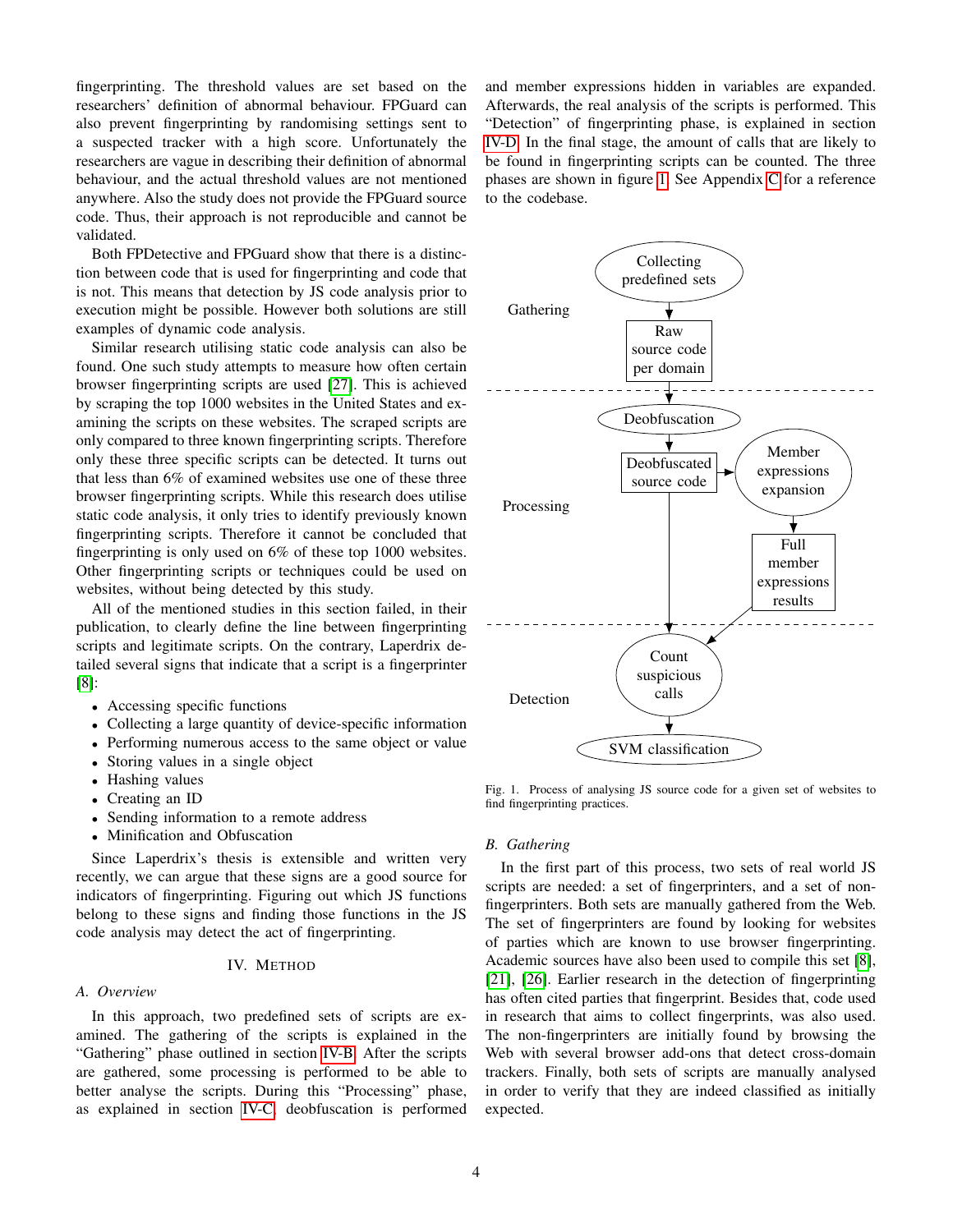## <span id="page-4-0"></span>*C. Processing*

*1) Deobfuscation:* Because JS is interpreted by the browser, the source code itself needs to be transferred to the client. This allows the client to observe the source code. Most often users would not examine code themselves, but code could be statically examined by the browser, extensions, plugins or more experienced users. Besides offering freedom to examine, transferring source code can also be more resource expensive.

In order to mitigate the effects of these two downsides to transferring source code, the code that is transferred is often adapted before deployment on the website. In order to lessen the size, code is often minified. As a byproduct, the code is often unreadable for humans, which can be a positive effect for companies that desire their code to not be examined. There exists a field solely focused on making source code unreadable: Obfuscation is the deliberate discombobulation of code to make it incomprehensible for static analysis or humans.

Both techniques complicate the static analysis of code. Therefore it is important to try to counter the obscurity caused by obfuscation and possibly by minification. Using JS Beautifier, the code is deobfuscated and deminified where possible [\[28\]](#page-8-23). The JS Beautifier repository offers several scripts, that are used in this research, to extend the beautifier to better unpack and deobfuscate scripts. JS Beautifier has been used in research to deobfuscate code for static analysis before [\[29\]](#page-8-24), [\[30\]](#page-8-25). Obfuscation and deobfuscation is an ongoing arms race. Therefore it cannot be expected with full certainty that the deobfuscation will always act as desired.

Note that basic JS calls to standard objects cannot be obfuscated well. The object "*navigator*" obfuscated is still "*navigator*". Likewise, the list of plugins will always be obtained by calling the property "*plugins*". However obfuscation does hide the further meaning and workings of the source code, as well as the relation between these earlier mentioned objects and their properties.

*2) Expanding Member Expressions and Deriving Variables:* When trying to detect calls that are common in fingerprinting, some object properties can be accessed indirectly. This complicates the search.

The following example shows this phenomena: The object "*navigator.plugins*" is stored in the variable "*np*". Later in the code, the length of the plugins is requested by using "*np.length*". To detect fingerprinting, it is interesting to know that the number of plugins is requested. Since "*length*" is an often used property, simply noting that the length of a variable is requested, is not important. How to derive the meaning of "*np.length*" to be "*navigator.plugins.length*"? During the processing phase, the real meaning of variables from previous assignments has to be determined in order to see from what object a property is called. This allows these member expressions to be expanded.

In order to do this expansion, the code is parsed and an Abstract Syntax Tree (AST) is constructed. An AST allows source code to be represented in a structured and hierarchical

order. As such, the possibility to syntactically examine to code and derive its meaning arises.

This tree can henceforth be traversed. During the traversal, all declared variables are stored in the current scope. If the initialisation or assignment of the variable is another variable or a member expression, the initialisation is stored. When a property is requested in a member expression, the previously stored variables are searched to attempt an expansion of this member expression.

```
var nav = navigator;
function fingerprint () {
  var a = \text{nav} \cdot \text{plus} ;
  var b = a;
  var c = b. length;
  var d = nav. userAgent;}
```
<span id="page-4-2"></span>Fig. 2. Example JS code of object properties split over different variables.

An example of properties split over multiple variables is provided in figure [2.](#page-4-2) In a fingerprinting script, "*navigator.plugins.length*" and "*navigator.userAgent*" could be requested. However, a simple search in the source code for these strings will offer no result. That is because these calls are split over multiple variables. Running the member expression expansion traversal of the obtained AST, would derive the real meaning as shown in figure [3.](#page-4-3) The AST created in this example is shown in figure [6](#page-9-0) in appendix [A.](#page-9-1) Now the conclusion that "*navigator.plugins.length*" and "*navigator.userAgent*" are called can be drawn.

nav. plugins is navigator. plugins b. length is navigator. plugins. length nav . user Agent is navigator . user Agent

<span id="page-4-3"></span>Fig. 3. Output of analysing the member expressions and variables in figure [2.](#page-4-2)

#### <span id="page-4-1"></span>*D. Detection*

<span id="page-4-4"></span>*1) Count suspicious calls:* Related work, section [III-C,](#page-2-2) describes several signs in code which could indicate the act of fingerprinting. Accessing specific functions, which return fingerprintable information, and collecting a large quantity of device-specific information are signs which can be recognised by counting specific keywords in the scripts. This is part of static code analyses, which is the reason why these signs are included in this study's approach. To make counting possible, the processing phase makes sure that these JS calls are revealed in plain text.

A list of suspicious calls is comprised by desk research and examining existing fingerprinting solutions. The list is shown in figure [B](#page-10-1) in appendix [B.](#page-10-2) When comparing the occurrences of each call between the non-fingerprinters and the fingerprinters, it is possible to pick the calls which occur most differently.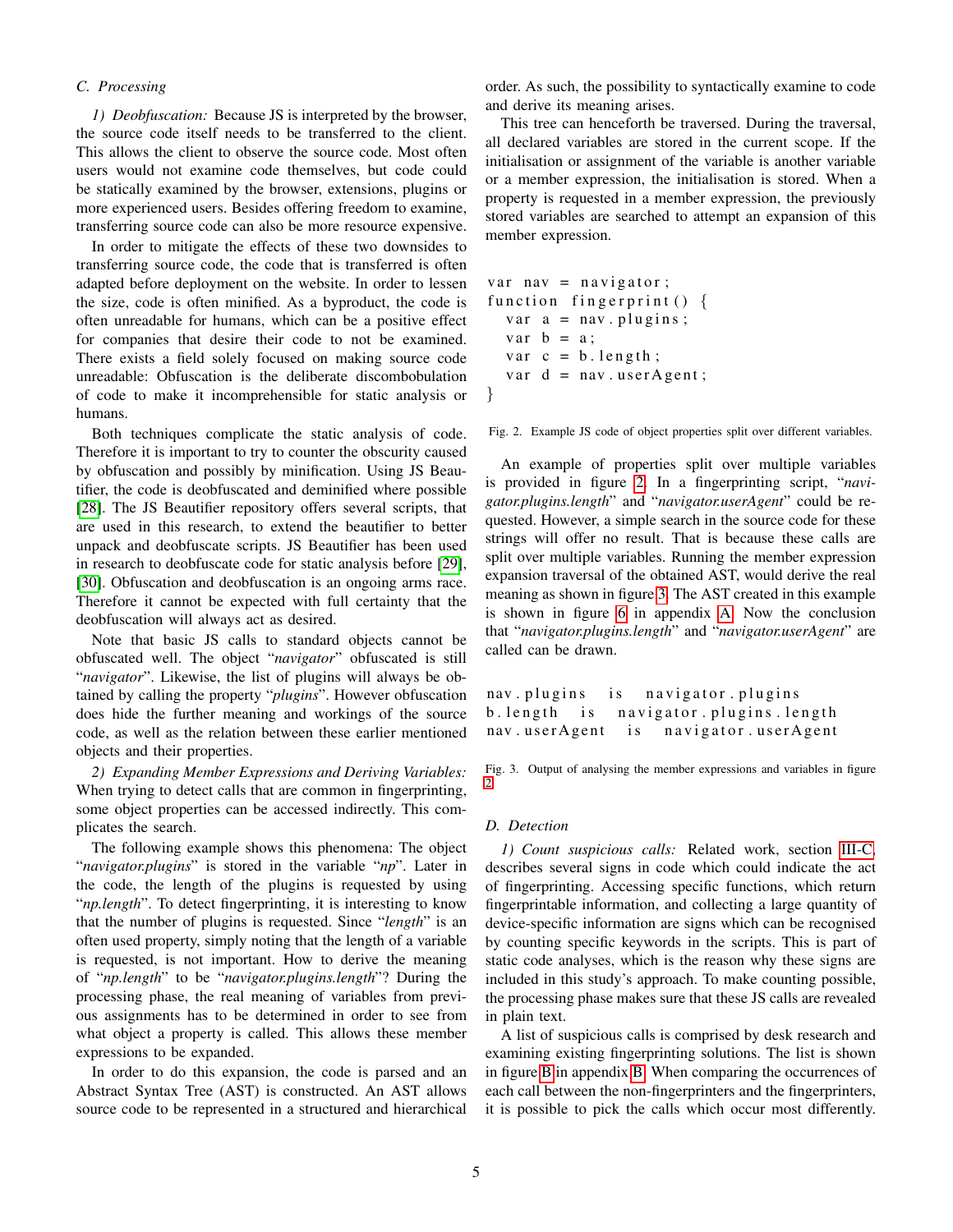This subset of calls are the most relevant and usable to classify scripts and are detailed in results, section [V-A.](#page-5-1)

When a website is investigated, the number of occurrences of these fingerprinting indicators are counted. Both the deobfuscated source code and the list of expanded member expressions are used to count. This is because not every call might be a member expression that can be expanded. The result is a list of JS calls or expressions and how often these occur on a website.

<span id="page-5-0"></span>*2) Support Vector Machine Classification:* The SVM Classifier requires two sets of scripts. As mentioned before, one collects fingerprints and the other does not. In the same manner as in background, section [II-B1,](#page-1-0) the first step is to select the correct parameters. Attempting all combinations in an exhaustive search and picking the combination that provides best score, results in the best combination of parameters. Both the linear and RBF kernel are tested. The C values of 1, 10, 100 and 1000 are attempted. Where, as mentioned in background section [II-B,](#page-1-1) a lower  $C$  is likely to perform better with noise. The  $\gamma$  values of  $10^{-4}$ ,  $10^{-3}$ ,  $10^{-2}$ ,  $0.1$ ,  $0.2$  and  $0.5$ are tried. As mentioned in background section [II-B,](#page-1-1) a higher value of  $\gamma$  narrows the peak in the new dimension that is introduced by the RBF kernel. Too narrow a peak could result in overfitting.

When a classification is validated, a test set is kept apart and the classifier is trained with the rest of the set. In order to prevent biased results due to overfitting or sheer luck in selecting this test set, cross-validation is used. Cross-validation performs multiple iterations of fitting, with each iteration containing a different part of the complete set as test set. An average score is taken to base the score of the classifier on for a given set and parameter settings. The K-fold crossvalidation used, splits the complete dataset in  $K$  parts for  $K$ iterations. Still, some test sets might only contain one of the two possible results. This phenomena is likely to occur when one set is larger than the other. Therefore a stratified K-fold is performed. A stratified  $K$ -fold roughly keeps the same ratio of positives and negatives for the train and test set as in the full dataset. Different values of  $K$  might give different results. Because of the small nature of the dataset, a higher K, and thus a higher training set, might provide better results. This cross-validation is also included in the parameter selection.

After parameter selection and fitting with the Stratified Kfold cross-validation, the  $F_1$  score is calculated, ROC is plotted and AUC is derived from the ROC curve. Each experiment is repeated 100 times to arrive at a reliable average. These results should illustrate the accuracy and performance of the classifier.

## V. RESULTS

In this research, the fingerprinter set contains scripts from 12 domains, while the non-fingerprinter set contains scripts from 20 domains. The scripts are aggregated per domain, since functionality is often spread over multiple JS files.

#### <span id="page-5-1"></span>*A. Where fingerprinting stands out*

Figure [4](#page-5-2) illustrates the difference between fingerprinters and non-fingerprinters for the selected features. The high

# Mean occurences of (partial) JS calls in both sets of (non-)fingerprinting websites



<span id="page-5-2"></span>Fig. 4. The average occurrence of (partial) JS calls when comparing fingerprinters to non-fingerprinters.

standard deviation proves that simply picking one or two features, would not provide reliable results. Several JS calls are barely ever mentioned on non-fingerprinters. A call such as "*JavaEnabled*" would likely only occur for very specific applications. From the set of features gathered from earlier work, as mentioned in section [IV-B,](#page-3-0) only those that occur more often in fingerprinters than in non-fingerprinters were used. For the classifier, some sub-strings are also used. In the end, 51 strings are used as features to count and classify.

#### *B. Classification*

The classifier was configured with the parameters found by the exhaustive search. The parameters are as follows: An RBF kernel,  $C = 1000$  and  $\gamma = 0.0001$ . These parameters were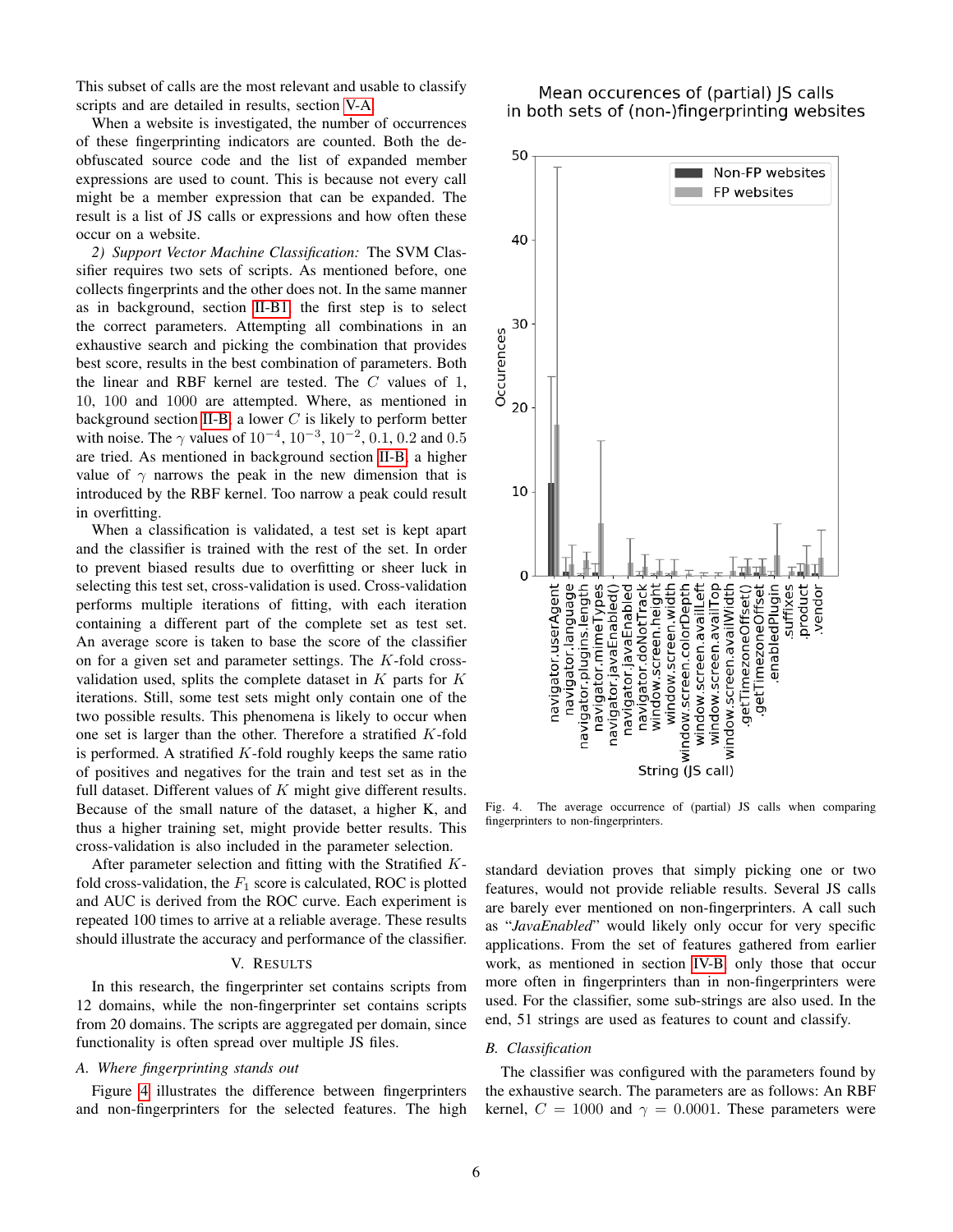<span id="page-6-1"></span>TABLE I DIFFERENT SCORING METRICS ON 4 STRATIFIED K-FOLDS FOR BOTH SETS AND AVERAGE METRICS OF BOTH SETS. THE FINAL COLUMN SHOWS A TOTAL SIZE OF THE TEST SET.

| $K=4$              | precision | recall | $\mathbf{F}_1$ score | size of<br>test set |
|--------------------|-----------|--------|----------------------|---------------------|
| non-fingerprinting | 0.83      | 0.95   | 0.88                 |                     |
| fingerprinting     | 0.84      | 0.70   | 0.73                 |                     |
| avg/total          | 0.84      | 0.82   | 0.80                 |                     |

used in all experiments carried out in order to come to the results in this section.

Figure [5](#page-6-0) shows the ROC Curves for 2 and 4 stratified Kfolds with the current classifier. The accuracy appears to be promising. The line is quite steep, as such, the true positive rate or recall shows that most positives are indeed classified correctly. There still is a visible false positive rate, therefore some non-fingerprinters are wrongly classified as positives.

In order to examine the results for  $K = 4$  in more detail, the precision, recall and  $F_1$  score for both sets, separate and combined, are shown in table [I.](#page-6-1) This shows a precision of 0.83 for the non-fingerprinting set. This means that a ratio of 0.83 of the samples seen as non-fingerprinting, are indeed non-fingerprinting. The recall of 0.95 tells us that a ratio of 0.05 of non-fingerprinters are wrongly seen as fingerprinting. In the end, 0.70 of the fingerprinters are correctly detected.

For the detailed comparison,  $K = 4$  was chosen. Other values of K are shown in table [II.](#page-6-2) With the small value  $K = 2$ , only half of the whole set is used for training at one time. It is not surprising that such a small training set provides inferior results. The AUC and  $F_1$  score can be seen to improve as

<span id="page-6-2"></span>TABLE II COMPARISON BETWEEN DIFFERENT VALUES OF  $K$  in the stratified  $K$ -FOLD.

| K | $AUC \pm stdev$ | $\mathbf{F}_1$ score | size of test set<br>(total size is 32) |
|---|-----------------|----------------------|----------------------------------------|
| 2 | $0.81 \pm 0.16$ | 0.73                 | 16                                     |
| 3 | $0.87 \pm 0.15$ | 0.78                 | 10                                     |
| 4 | $0.90 + 0.14$   | 0.80                 |                                        |
| 5 | $0.90 \pm 0.16$ | 0.83                 |                                        |
| 6 | $0.90 \pm 0.18$ | 0.82                 | 5                                      |
| 8 | $0.91 \pm 0.23$ | 0.84                 |                                        |

the size of the training set increases. However, after  $K =$ 4, the standard deviation of the AUC also increases. This is likely due to the variation in the different test folds. When the test set is larger, each individual  $K$ -fold produces a closer average. Once the K-fold size decreases, the differences in the individual samples become more apparent. The more indepth experiments were conducted with  $K = 4$  because of the combination of the high AUC and  $F_1$  score, along with the low standard deviation.

#### VI. DISCUSSION

As demonstrated by the results, some JS calls are better for detecting fingerprinters in statical analysis than others. Using this approach, new JS calls used in the future can be tested to decide whether they can be added to the list of suspicious JS calls. The performance of the SVM classifier looks promising: The AUC is 0.90 when using 4 stratified Kfolds. This implies there is a substantial larger amount of true positives than false positives. In the dataset used in this study, the classifier has a fingerprinter detection rate of 0.70. Thus,



<span id="page-6-0"></span>Fig. 5. ROC curve for 2 and 4 stratified K-folds. For readability, the standard deviation is only plotted for 4 stratified K-folds. The luck line could be compared to flipping a coin, one would be right 50% of the time.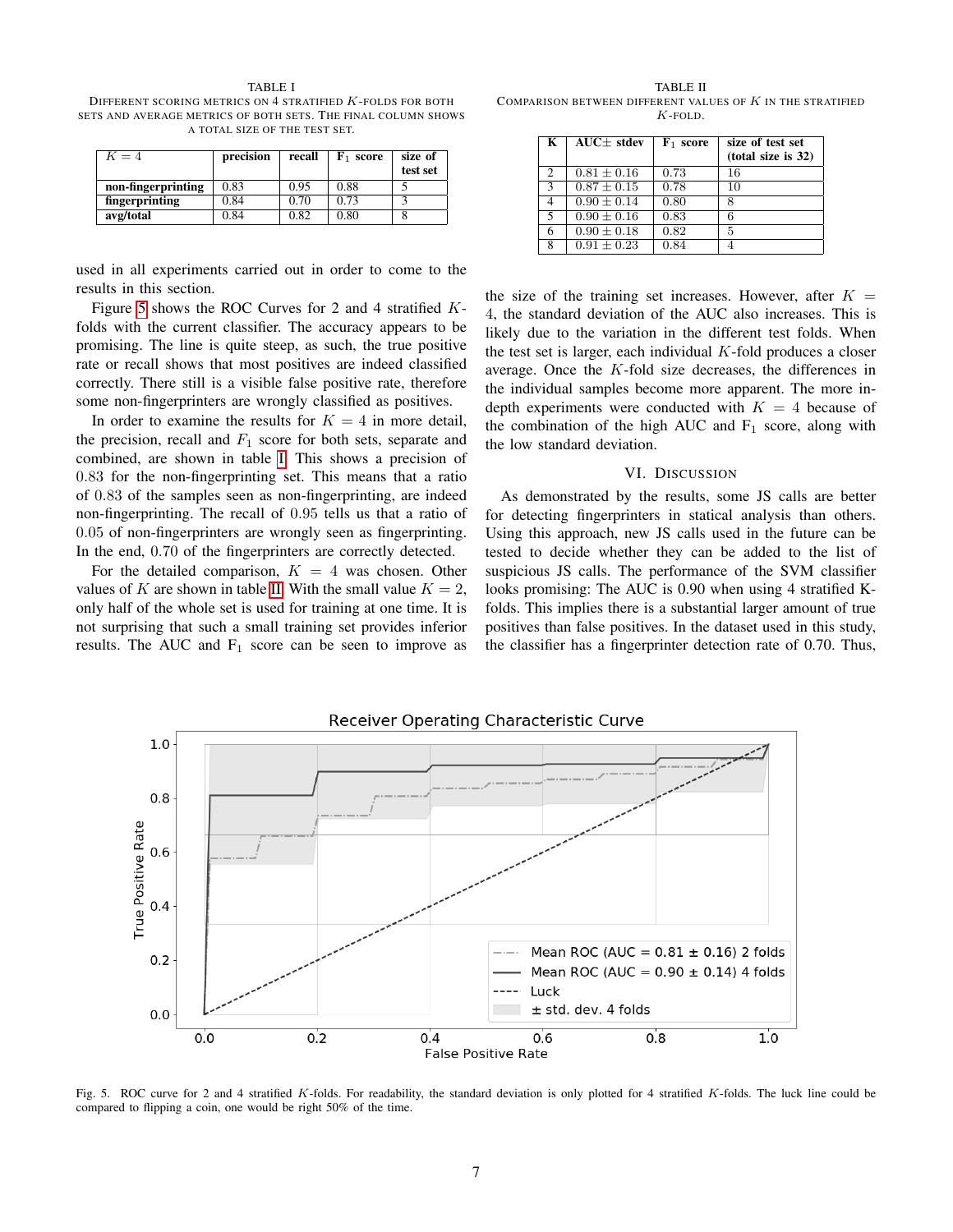most fingerprinters are indeed detected. However, 3 out of 10 are missed. Hence, the current method with this dataset, would not catch every fingerprinter. There are false positive though. 0.05 of the non-fingerprinters are classified as fingerprinting. The false positives could break the website and thus the user experience.

When decreasing the size of the test set, as seen in table [II,](#page-6-2) the  $F_1$  score increases. This is due to more samples being available for training the classifier. This shows that the dataset used in this study might be too small. Therefore, a bigger dataset is likely to improve the results. The size of the dataset is constricted due to time limitations. The manual collection proved to be a time consuming task. Another point of discussion is the possibility that the dataset is biased because the scripts are collected manually. This process is probably not completely random, and mistakes could be made in manually analysing those scripts. As a final point, this study uses the SVM algorithm as a result of the advantages described in section background, [II-A.](#page-1-2) However, there might be other machine learning algorithms that could score similar or even higher.

### *A. Conclusion*

There exists a distinction between JS code that fingerprints and JS code that does not. In accordance with previous research, tens of JS calls are more likely to occur in fingerprinting. It is therefore possible to use an SVM classifier to detect the scripts that perform browser fingerprinting by using these JS calls as features. The current method, though quite accurate, cannot detect everything and does show false positives. These promising results motivate future research into the use of machine learning as a detection tool for browser fingerprinting. Such detection could be used in a prevention tool, by providing a smarter method of blocking scripts.

#### *B. Implications*

By adding machine learning classification to the domain of detecting browser fingerprinting, this approach improves on more naive methods. It is not clear what this previous research, mentioned in section [III-C](#page-2-2) related work, bases its scoring on. It might be possible to implement a system, similar to the approach discussed in this paper, for use by a blacklist provider or browser. The result might improve user privacy. Being able to block fingerprinting takes away the difficult challenge of creating a worthless browser fingerprint, as in the solutions discussed in section [III-B](#page-2-1) related work.

Existing solutions are often criticised for breaking the browsing experience. Either by blocking harmless scripts or lying about important browser characteristics. Because there are false positives in the current solution, if implemented, it could also break browser characteristics. It is therefore crucial that the method is not implemented exactly as described in this paper. One solution might be the use of a lower threshold of when something is a fingerprinter, but this would likely lower the detection rate. Improvements to the current proposed

method are discussed in the next section. Any enhancements might mitigate the complications caused by false positives.

On the other hand, classification of fingerprinters could also improve existing solutions. An add-on such as NoScript could be enhanced if users are aided with their decision. The same would apply for blacklist based solutions.

#### VII. FUTURE WORK

Currently the selected JS calls were chosen, as described in section [IV-D](#page-4-1) method, by manually observing the means and deviations in occurrences of these calls from both sets. Linear SVMs allow support feature selection. There exists no such simple process with non-linear SVMs. Future research might improve on the feature selection, by comparing the performance of the classifier for different sets of features.

JS calls are not necessarily the only phenomena that show whether a script is fingerprinting [\[8\]](#page-8-5). Using other indications of fingerprinting alongside JS calls, might improve the classification.

The current dataset is limited by its size. As mentioned before, a larger training set hints towards better results. Future research would certainly improve on this paper, if a larger dataset could be obtained.

The SVM classifier was chosen for earlier mentioned advantages. However, there also exist other classifiers that rival SVM. Research utilising such a rival, could improve on the accuracy of detection.

If a more practical implementation is ever developed, it would be interesting to see if this could sniff out fingerprinters from the Web. It might be possible to do a small survey, where one attempts to find fingerprinters. An implementation in the form of a browser plugin, could potentially be able to block scripts that fingerprint. However, static code analysis will demand resources. Research into the performance of static code analysis would provide a valuable insight into how the user would be affected. Any improvements to the accuracy of the proposed method, will also aid in any future practical implementation.

In this paper, only classification with static code analysis is investigated. Machine learning might also improve on earlier detection solutions that utilise dynamic code analysis. These methods were usually implemented for surveys, attempting to grasp the breadth of browser fingerprinting on the Web.

#### **REFERENCES**

- <span id="page-7-0"></span>[1] Puglisi, Silvia and Rebollo-Monedero, David and Forné, Jordi, "On web user tracking of browsing patterns for personalised advertising," *International Journal of Parallel, Emergent and Distributed Systems*, 1–20, 2017.
- <span id="page-7-1"></span>[2] S. Vedantam, M. Penman, *This Is Your Brain On Uber*, https://www.npr.org/2016/05/17/478266839/this-is[your-brain-on-uber,](https://www.npr.org/2016/05/17/478266839/this-is-your-brain-on-uber) Visited on 2018-01-11.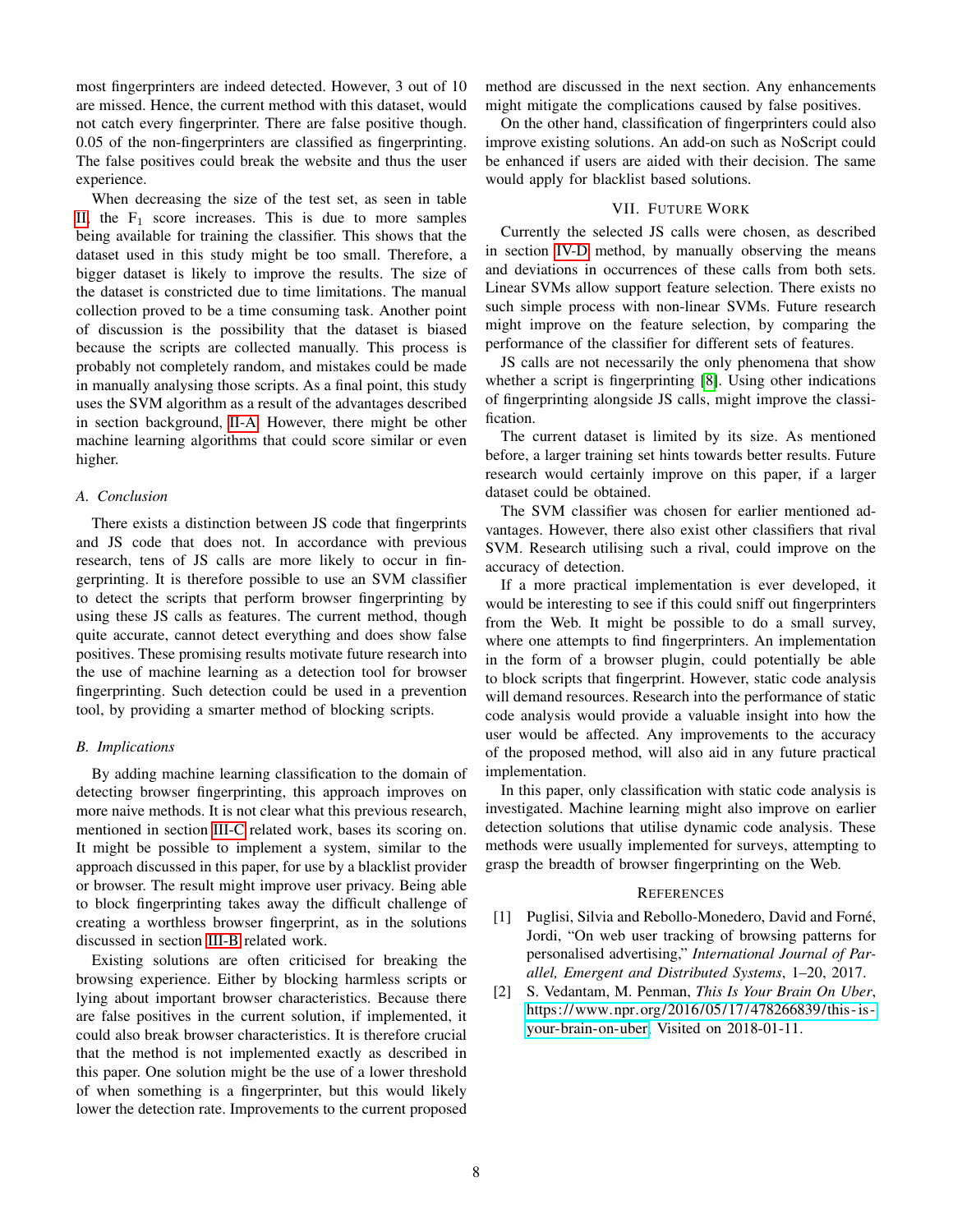- <span id="page-8-0"></span>[3] Nikiforakis, Nick and Kapravelos, Alexandros and Joosen, Wouter and Kruegel, Christopher and Piessens, Frank and Vigna, Giovanni, "Cookieless monster: Exploring the ecosystem of web-based device fingerprinting," in *Security and privacy (SP), 2013 IEEE symposium on*, IEEE, 2013, 541–555.
- <span id="page-8-1"></span>[4] Yen, Ting-Fang and Xie, Yinglian and Yu, Fang and Yu, Roger Peng and Abadi, Martin, "Host Fingerprinting and Tracking on the Web: Privacy and Security Implications.," in *NDSS*, 2012.
- <span id="page-8-2"></span>[5] Electronic Frontier Foundation, *Panopticlick 3.0*, [https:](https://panopticlick.eff.org/) [//panopticlick.eff.org/,](https://panopticlick.eff.org/) Visited on 2018-01-10.
- <span id="page-8-3"></span>[6] Eckersley, Peter, "How unique is your web browser?" In *Privacy Enhancing Technologies*, Springer, vol. 6205, 2010, 1–18.
- <span id="page-8-4"></span>[7] Laperdrix, Pierre and Rudametkin, Walter and Baudry, Benoit, "Beauty and the beast: Diverting modern web browsers to build unique browser fingerprints," in *Security and Privacy (SP), 2016 IEEE Symposium on*, IEEE, 2016, 878–894.
- <span id="page-8-5"></span>[8] Laperdrix, Pierre, "Browser Fingerprinting: Exploring Device Diversity to Augment Authentication and Build Client-Side Countermeasures," PhD thesis, INSA Rennes, 2017.
- <span id="page-8-6"></span>[9] *Clear, enable, and manage cookies in Chrome*, [https:](https://support.google.com/chrome/answer/95647?hl=en)  $\frac{1}{\sqrt{2}}$  // support. google. com/ chrome/answer/95647? hl = en, Visited on 2018-01-22.
- [10] *Enable and disable cookies that websites use to track your preferences*, [https://support.mozilla.org/en - US/](https://support.mozilla.org/en-US/kb/enable-and-disable-cookies-website-preferences) [kb/ enable - and - disable - cookies - website - preferences,](https://support.mozilla.org/en-US/kb/enable-and-disable-cookies-website-preferences) Visited on 2018-01-22.
- <span id="page-8-7"></span>[11] *Manage cookies and website data*, [https://support.apple.](https://support.apple.com/guide/safari/manage-cookies-and-website-data-sfri11471/mac) [com/guide/safari/manage - cookies - and - website - data](https://support.apple.com/guide/safari/manage-cookies-and-website-data-sfri11471/mac)  [sfri11471/mac,](https://support.apple.com/guide/safari/manage-cookies-and-website-data-sfri11471/mac) Visited on 2018-01-22.
- <span id="page-8-8"></span>[12] *Lightbeam for Firefox*, https://www.mozilla.org/en-[US/lightbeam/,](https://www.mozilla.org/en-US/lightbeam/) Visited on 2018-01-19.
- <span id="page-8-9"></span>[13] Gunn, Steve R and others, "Support vector machines for classification and regression," *ISIS technical report*, vol. 14, no. 1, pp. 5–16, 1998.
- <span id="page-8-10"></span>[14] scikit-learn, *Support Vector Machines*, [http : / / scikit](http://scikit-learn.org/stable/modules/classes.html#module-sklearn.svm)  [learn.org/stable/modules/classes.html#module-sklearn.](http://scikit-learn.org/stable/modules/classes.html#module-sklearn.svm) [svm,](http://scikit-learn.org/stable/modules/classes.html#module-sklearn.svm) Visited on 2018-02-01.
- <span id="page-8-11"></span>[15] Vert, Jean-Philippe and Tsuda, Koji and Schölkopf, Bernhard, "A primer on kernel methods," *Kernel methods in computational biology*, vol. 47, pp. 35–70, 2004.
- <span id="page-8-12"></span>[16] Drucker, Harris and Wu, Donghui and Vapnik, Vladimir N, "Support vector machines for spam categorization," *IEEE Transactions on Neural networks*, vol. 10, no. 5, pp. 1048–1054, 1999.
- <span id="page-8-13"></span>[17] Spooren, Jan and Preuveneers, Davy and Joosen, Wouter, "Mobile device fingerprinting considered harmful for risk-based authentication," in *Proceedings of the Eighth European Workshop on System Security*, ACM, 2015, 6.
- <span id="page-8-14"></span>[18] Giorgio Maone, *NoScript Security Suite*, [https://addons.](https://addons.mozilla.org/nl/firefox/addon/noscript/) [mozilla.org/nl/firefox/addon/noscript/,](https://addons.mozilla.org/nl/firefox/addon/noscript/) Visited on 2018- 01-10.
- <span id="page-8-15"></span>[19] The Tor Project, Inc, *Tor Project*, [https : / / www .](https://www.torproject.org/) [torproject.org/,](https://www.torproject.org/) Visited on 2018-01-10.
- <span id="page-8-16"></span>[20] Baumann, Peter and Katzenbeisser, Stefan and Stopczynski, Martin and Tews, Erik, "Disguised chromium browser: Robust browser, flash and canvas fingerprinting protection," in *Proceedings of the 2016 ACM on Workshop on Privacy in the Electronic Society*, ACM, 2016, pp. 37–46.
- <span id="page-8-17"></span>[21] FaizKhademi, Amin and Zulkernine, Mohammad and Weldemariam, Komminist, "FPGuard: Detection and prevention of browser fingerprinting," in *IFIP Annual Conference on Data and Applications Security and Privacy*, Springer, 2015, 293–308.
- [22] Nikiforakis, Nick and Joosen, Wouter and Livshits, Benjamin, "Privaricator: Deceiving fingerprinters with little white lies," in *Proceedings of the 24th International Conference on World Wide Web*, International World Wide Web Conferences Steering Committee, 2015, 820–830.
- <span id="page-8-18"></span>[23] K. Boda., *FireGloves*, [https://fingerprint.pet-portal.eu/](https://fingerprint.pet-portal.eu/?menu=6) [?menu=6,](https://fingerprint.pet-portal.eu/?menu=6) Visited on 2018-01-10.
- <span id="page-8-19"></span>[24] Kontaxis, Georgios and Chew, Monica, "Tracking protection in firefox for privacy and performance," *arXiv preprint arXiv:1506.04104*, 2015.
- <span id="page-8-20"></span>[25] Yu, Zhonghao and Macbeth, Sam and Modi, Konark and Pujol, Josep M, "Tracking the trackers," in *Proceedings of the 25th International Conference on World Wide Web*, International World Wide Web Conferences Steering Committee, 2016, 121–132.
- <span id="page-8-21"></span>[26] Acar, Gunes and Juarez, Marc and Nikiforakis, Nick and Diaz, Claudia and Gürses, Seda and Piessens, Frank and Preneel, Bart, "FPDetective: dusting the web for fingerprinters," in *Proceedings of the 2013 ACM SIGSAC conference on Computer & communications security*, ACM, 2013, 1129–1140.
- <span id="page-8-22"></span>[27] Rausch, Michael and Good, Nathan and Hoofnagle, Chris Jay, "Searching for Indicators of Device Fingerprinting in the JavaScript Code of Popular Websites," in *Proceedings, Midewest Instruction and Computing Symposium*, 2014.
- <span id="page-8-23"></span>[28] *JS Beautifier*, https://github.com/beautify - web/js [beautify,](https://github.com/beautify-web/js-beautify) Visited on 2018-01-24.
- <span id="page-8-24"></span>[29] Zhao, Rui and Yue, Chuan and Sun, Kun, "A security analysis of two commercial browser and cloud based password managers," in *Social Computing (SocialCom), 2013 International Conference on*, IEEE, 2013, pp. 448–453.
- <span id="page-8-25"></span>[30] Sanchez-Rola, Iskander and Balzarotti, Davide and Santos, Igor, "The Onions Have Eyes: A Comprehensive Structure and Privacy Analysis of Tor Hidden Services," in *Proceedings of the 26th International Conference on World Wide Web*, International World Wide Web Conferences Steering Committee, 2017, pp. 1251–1260.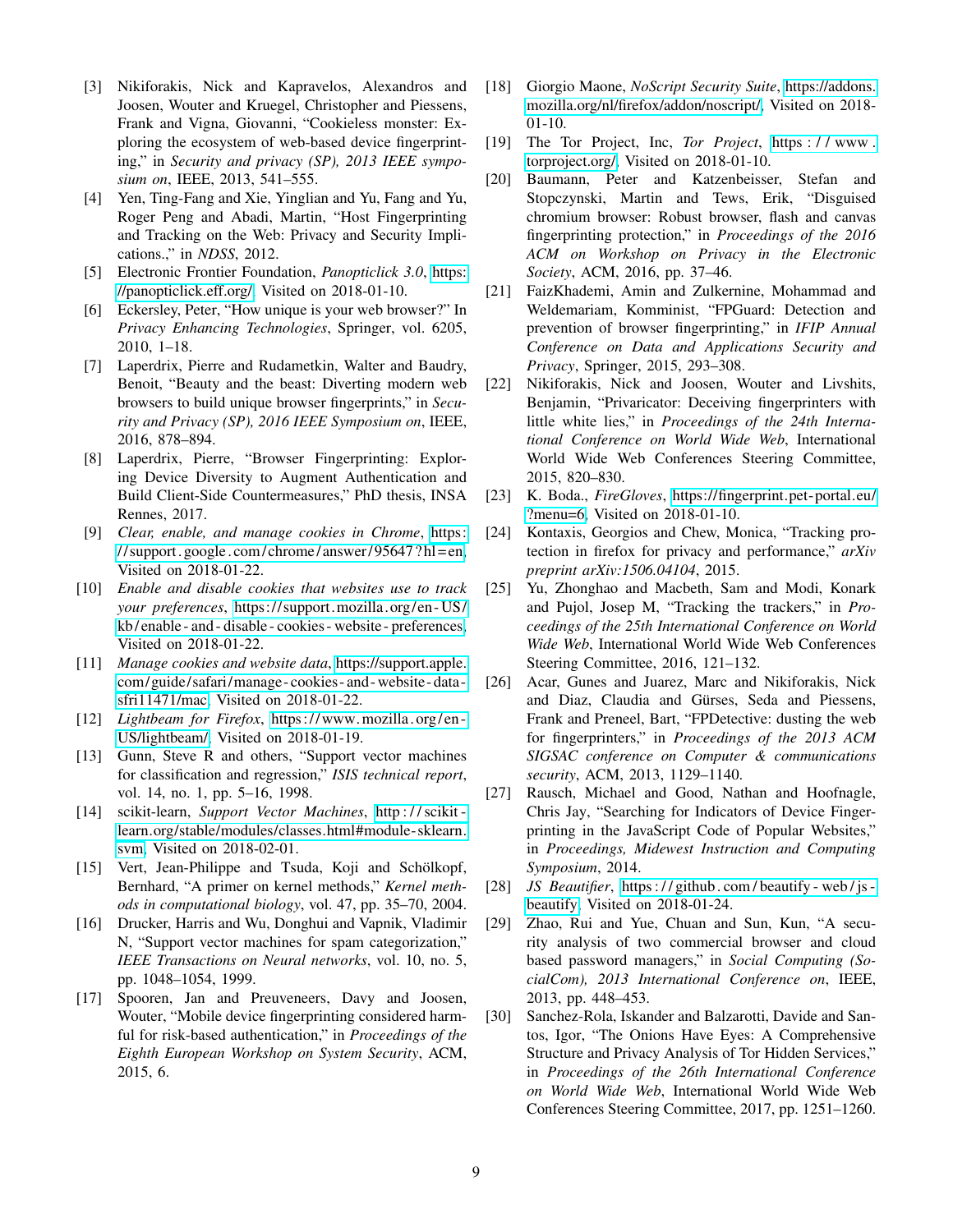## <span id="page-9-1"></span>APPENDIX A ABSTRACT SYNTAX TREE EXAMPLE



<span id="page-9-0"></span>Fig. 6. The Abstract Syntax Tree of *fingerprint.js* as described in figure [2.](#page-4-2)